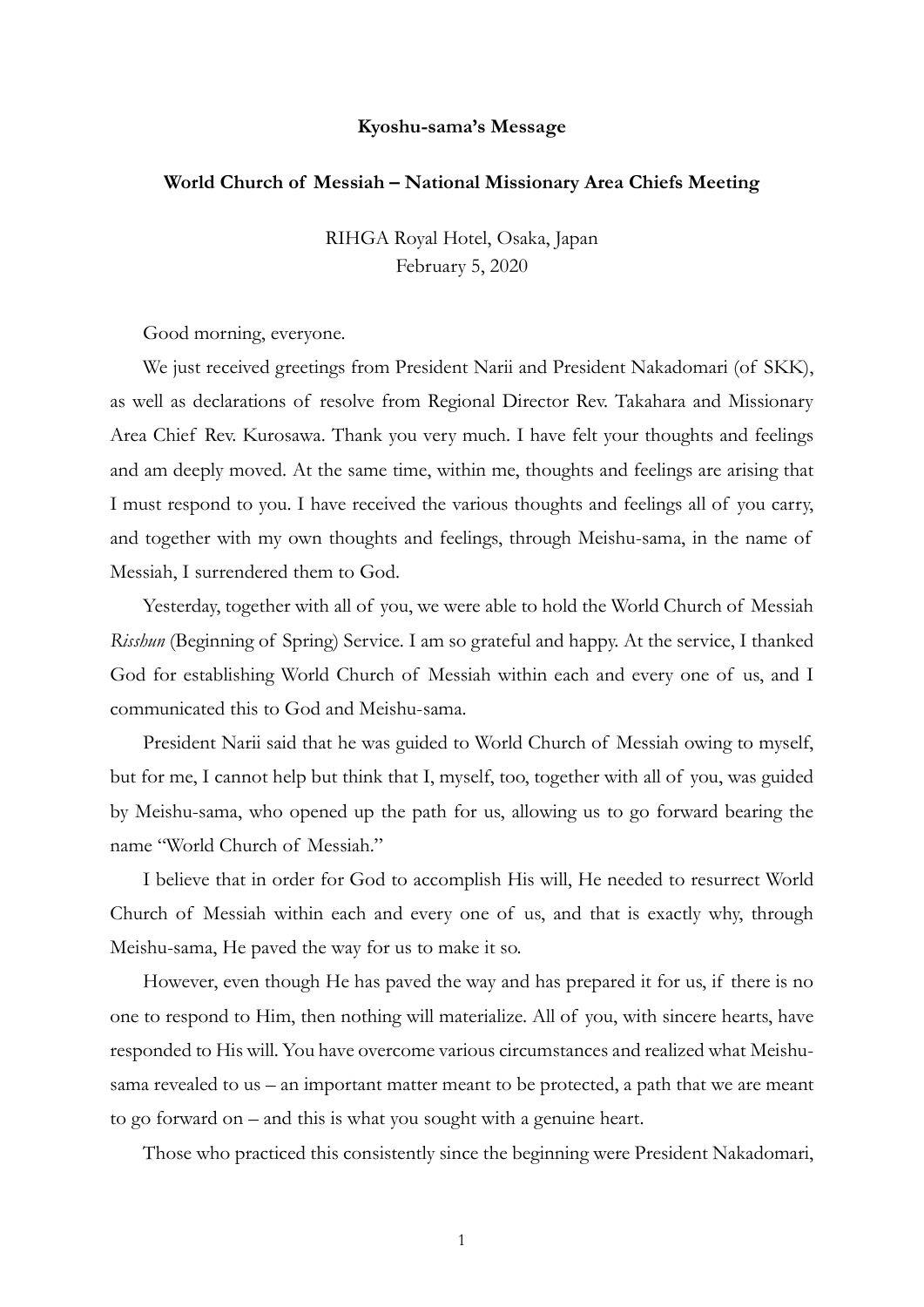President Narii, Vice President Shirasawa and Vice President Kawatani. For this, I am very grateful.

And, to all of you who overcame difficulties and stood up seeking true faith together with the members, I am sincerely grateful.

Although all of you say that I stood up by myself three years ago, I believe that in order for Meishu-sama, who is with God, to save all of humanity and guide them to true faith, he stood up with the strong intention that he had to stand up within each and every one of us. I believe it is precisely because of this, in form, representing all of you, I stood up. Of course, if I did not have the support and encouragement of my family, I could not have done this.

I sincerely thank God for all of these matters as His divine work.

In "Sacred Oath" that you say aloud, it says my messages are the sole, absolute and irreplaceable foundation, but, as Masaaki also touched upon, there is only one sole, absolute and irreplaceable existence. That is the one and only God, the Lord God. This Lord God is the One who teaches us and guides the way.

We, all of us, were originally in heaven and received the sole, absolute and irreplaceable teachings of God together with Meishu-sama. God is now opening up those teachings within each and every one of us. This means that when Meishu-sama founded World Church of Messiah and said that he was "opening up a teaching," this in fact referred to how God originally, in heaven, "opened" up the teachings for us.

Rather than saying we are receiving new teachings, we are now remembering the teachings we originally received before. We have been allowed to realize, "Ah, it was that!"

While words are not enough, my role in this position is to convey to all of you what I remember, representing all of you. I believe it is that kind of position. I am not trying to tell you about my thinking as a human. I would like to remember, together with all of you, what we were originally carrying with us.

Why is it that I am being used in this way? It is partly because of the position of Kyoshu, but perhaps, it could be that within me there are many obstinate and contrarian qualities, and if someone like me can remember even just a little of this, then it would make it easier for everyone else to know, "Aha, that's it!"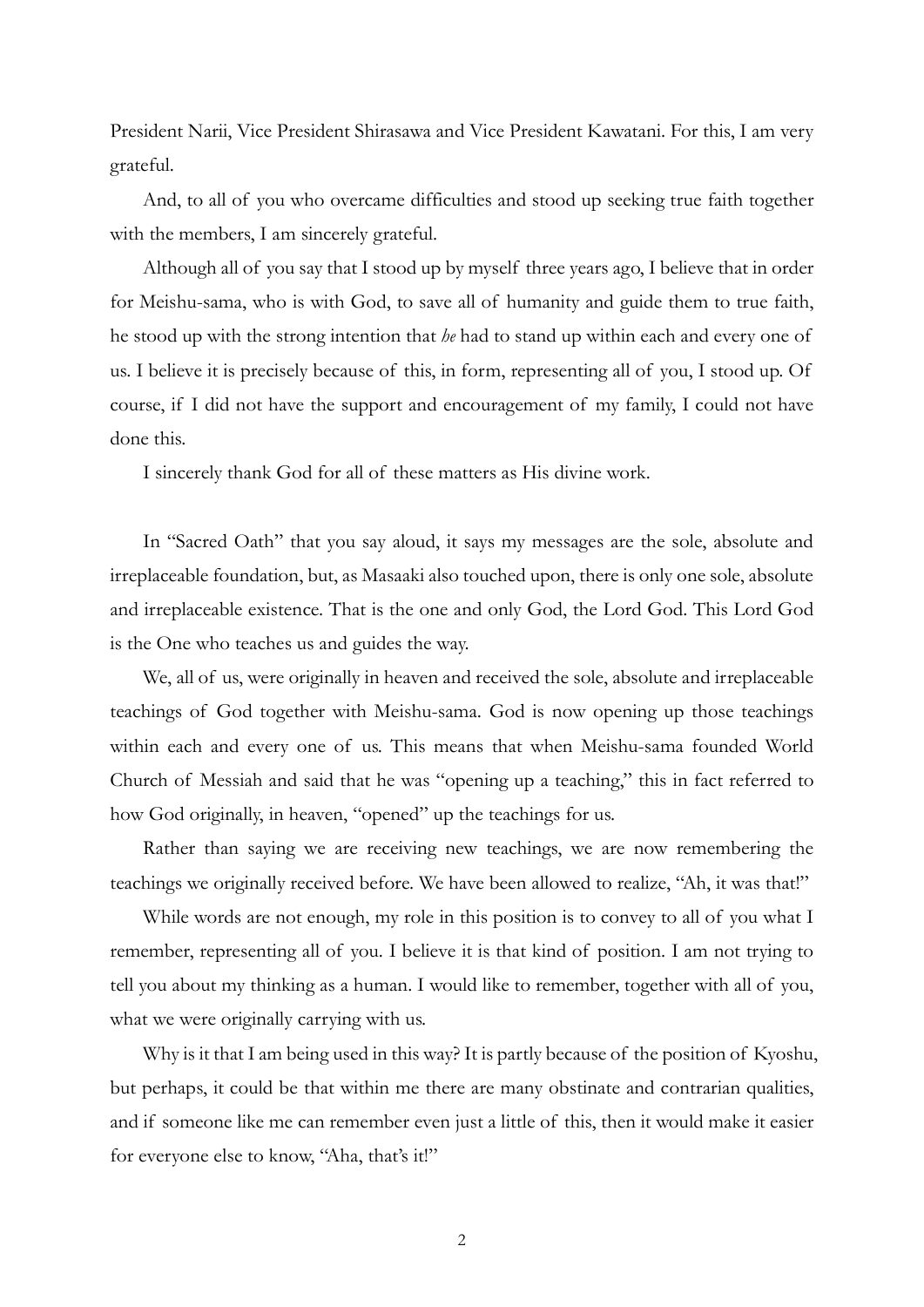Even in regard to the name of Messiah, we were able to know the meaning of it through Meishu-sama.

In heaven, we received the name together with all of humanity and all of creation, but we were made to be born in various countries and regions and made to be different races. For the Japanese, the name of Messiah is an unfamiliar name. Many people who were born and raised in the country of Japan have deified and worshipped various gods and buddhas and were raised being told that that was faith. They were not conditioned to believe in the existence of one God, to trust in that one existence and to serve that one existence. I believe it was a very serious matter to make known the name of Messiah in this country of Japan. In this world, the people of Japan who were unfamiliar with the one and only God and not conditioned to serve that God, were made to know the one and only God and the name of Messiah. They accepted it, no less. I believe that this happened only because God deemed it necessary by all means.

God created the world in order to save all of humanity without exception and make everyone His children.

I believe that, in this world, the Japanese people who are not familiar with God, who live in a country at the edge of existence, received God's will embedded in the name of Messiah and, still more, received it within their hearts and minds, the end of God's creations. Communicating this to God representing all of humanity, in itself, is serving in the divine work of salvation, the salvation of every corner of all humanity.

If only a special country or people can know this and be proud of it, that would leave many other people behind. This would not be considered salvation for every corner of all humanity. So that this would not happen, I cannot but feel that God took the trouble to open up our hearts, we who know nothing, awakened us to the truth and constructed within us the church of the name of Messiah.

Just a moment ago, in the declarations of resolve read by those representing all of you, Rev. Takahara said that he rebelled against God, within his blood is a seed of this grave sin, there is nothing he can do about it with his own power, and he does not know when this seed will sprout. He said it well.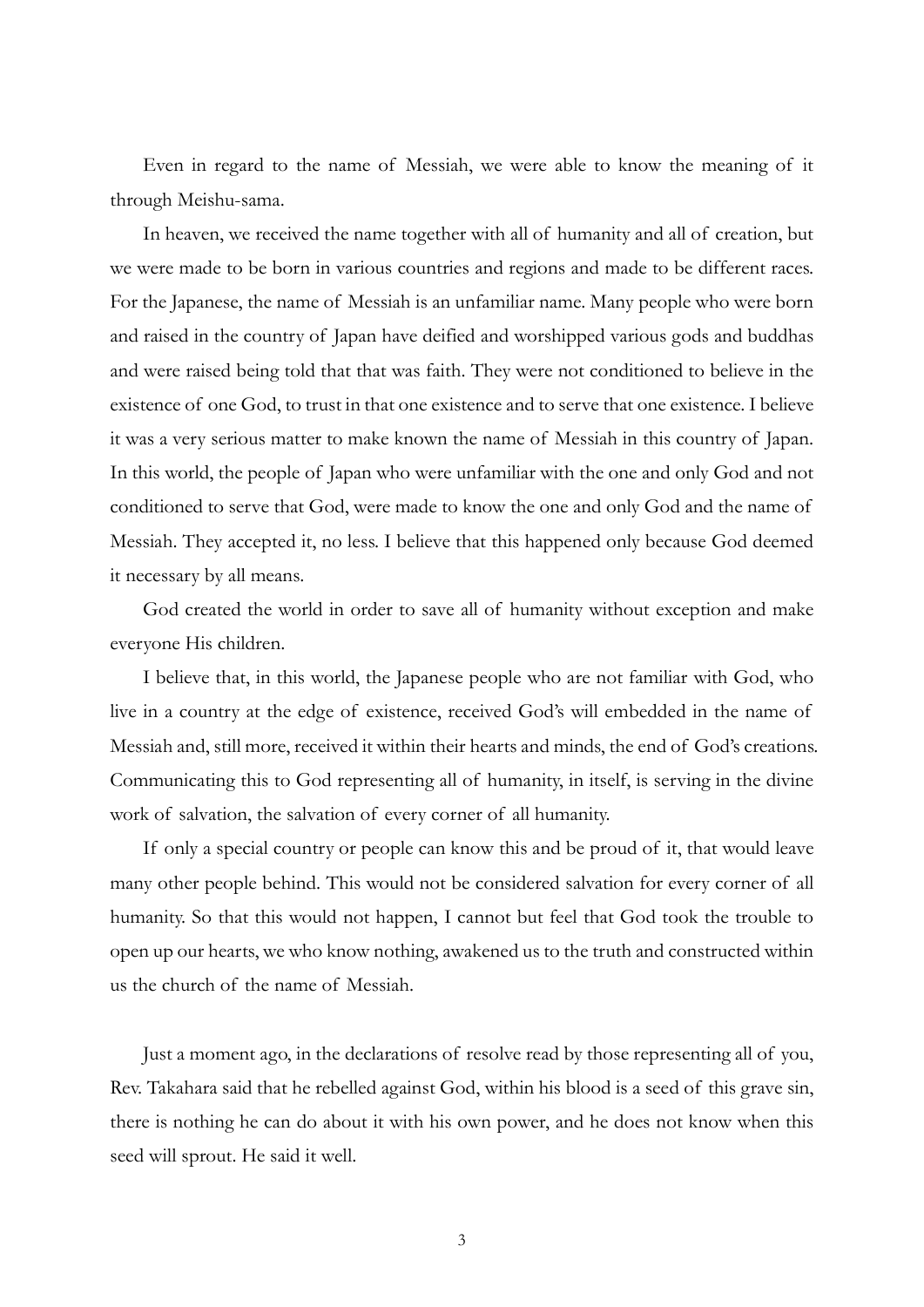In Meishu-sama's teaching, "Inaugural Statement: On the Founding and Birth of World Church of Messiah," he says, "there is a need to clearly divide the righteous and the evil – there is a need to strengthen the righteous and obliterate the evil. We must blot out the evil and completely finish it off. Naturally, then, the saving power has to be decisive, and this power is the Great Divine Power of God that the Messiah exercises. Ah, the time for celebration has finally arrived!"

I believe that to divide the righteous and the evil means that you are allowed to know whether you, yourself, have rebelled against God or not – this is such a great blessing.

To be able to realize that we have rebelled against God, that there are sins within ourselves we must repent – doesn't that mean that we are gradually getting to the truth of the matter? Isn't it because we were able to come in contact with the truth that we are now able to think and feel that we must repent, that we are sinners?

Rev. Takahara said, "Within my blood, there is a seed of grave sin. There is nothing in my power that can do anything about it. When it will sprout, I don't know." Actually, this seed is in constant sprouting mode within us humans. In fact, it has sprouted and a flower has even blossomed. This "flower" is the consciousness of God – the consciousness that we made our own. Thus, we burdened ourselves with sin. That is how the work of creation is. We were existences that could not escape from that sin.

Each and every one of us was made to carry consciousness so we want to be valued in this world and become an admirable person. We get educated in various fields and live a life of making efforts. Living in this way, it cannot be helped that we, ourselves, become centered on ourselves rather than God. There is nothing in our power that can do anything about this.

Because this exists within our blood, as I also mentioned in the service yesterday, with the burden of those sins left as is, God cannot make us His own children. That is why He had to make us into ones who have been forgiven and made sinless, no matter what. So with His great love, God sent Jesus to the earth, put him on the cross and had him atone for the sins of human beings not only of that time but also including the past, present and future. God accepted his blood as the blood of atonement, made him a child of God, the Christ, the Messiah, and made all of humanity sinless. He made all humanity of the past, the present and the future sinless.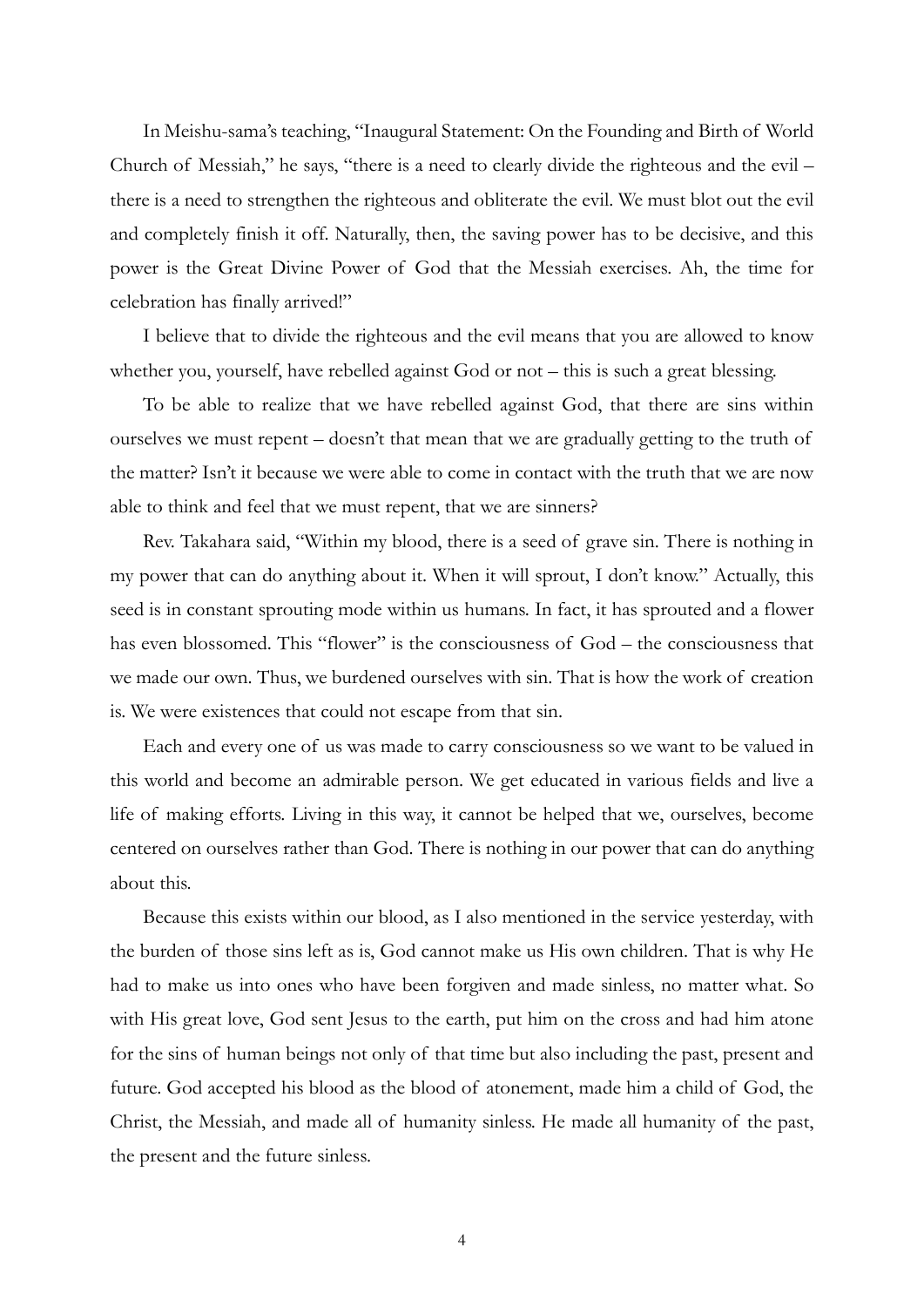Within our hearts, various feelings such as joy, anger, sorrow and pleasure arise, as well as worry and suffering. Or when we realize our shortcomings, our arrogance and our posture of prioritizing our own thoughts and feelings over God's thoughts and feelings, feelings of regret and thoughts of reflection arise. Or from occurrences such as natural disasters, accidents, various conflicts big and small, anything thought of as a misfortune in the world that we see and hear, all kinds of thoughts and feelings arise.

At those times, it is of great importance to communicate to God what we are feeling and thinking at that moment and say, "Ah, God, this is the very thing You have atoned for!"

Even if you are not able to think that at that moment, if you realize it afterwards, I would like for you not to forget to say this to God.

To serve God means to not leave your thoughts and feelings as your own but to determine with courage that what we are now feeling and thinking, in itself, has been atoned for by God and He has received it; and to communicate to God that we have determined this in our hearts.

God is allowing us to serve in this way.

Once we have been made to know the sacred blood of atonement from the forgiveness and blessing of God, is it not necessary for us to accept it by applying it to ourselves and respond to that grace?

Rather than continuing to say that we are sinners, if you realize your own sins, do we not have the duty to repent, receive the blood of atonement and return to heaven?

Because there is nothing we can do by our own effort or care, God one-sidedly forgave us.

Now, we have entered a new phase of creation, where God welcomes all of humanity into His heaven and nurtures us in order to make us His own children.

The fact that we judge things as "bad" or "good" or that we are made to have various thoughts and feelings or experiences is so that we can serve in this new phase of the divine work of creation.

As a father, God wishes for us, His children, to know what He has done. So, as His children, we have to understand what He, as a father, has done for us. And it is not only to understand, we must respond. Therefore, when you are made to have various experiences or thoughts and feelings, rather than thinking your own atonement is still not finished, think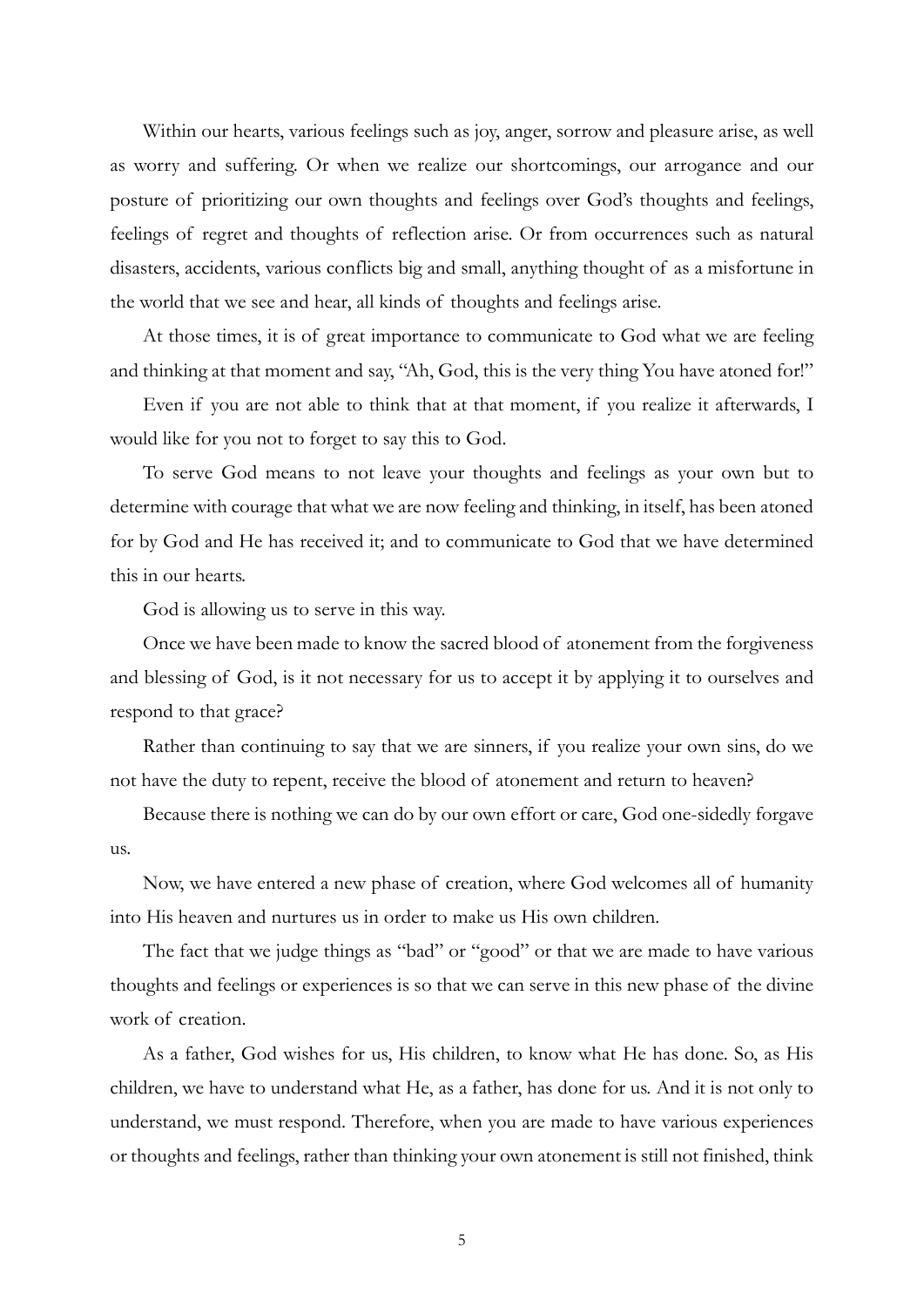that God has atoned for our sins through Jesus Christ and has put an end to our old ways. That is why we have to declare that, through the blood of atonement of Jesus, together with all people and things, our sins have been forgiven, and thus we, ourselves, put an end to our old ways. Then we can communicate this to God.

In the teaching I quoted just a moment ago, "Inaugural Statement: On the Founding and Birth of World Church of Messiah," Meishu-sama said, "there is a need to clearly divide the righteous and the evil – there is a need to strengthen the righteous and obliterate the evil. We must blot out the evil and completely finish it off." To strengthen the righteous and obliterate the evil means that if we continue to make God's soul, life and consciousness our own soul, life and consciousness, we will be considered evil existences. That is why God is calling out to us, now, to return to our origin, to heaven.

I believe that "to blot out the evil and completely finish it off " means God wants us to know that He has completed the atonement for all of humanity in the past, present and future and has put an end to our old ways of being.

The world has already changed into a completely new world!

And now, a new power is working within each and every one of us.

With unsurpassable pure joy, Meishu-sama received this great transition as the transition from night to day in the spiritual world, and he must have wanted to let all of humanity know this by all means.

As I said in yesterday's service, the transition from night to day is the transition from God's completion of the first phase of creation in which He created all things, had all of them evolve and formed the self-consciousness of each individual, to His starting the second phase of His work of creation in which He welcomes those self-consciousnesses into His heaven. I believe it is important to understand this transition from night to day as a matter that applies to our own selves.

God, who accomplished this great transition, this transition from night to day, sent us to this world in order to save all of humanity and all of creation.

That is exactly why, through Meishu-sama, we have been made to know the fact that we have received the soul named Messiah.

The seed that we have been allowed to carry is the seed of the soul of Messiah. I believe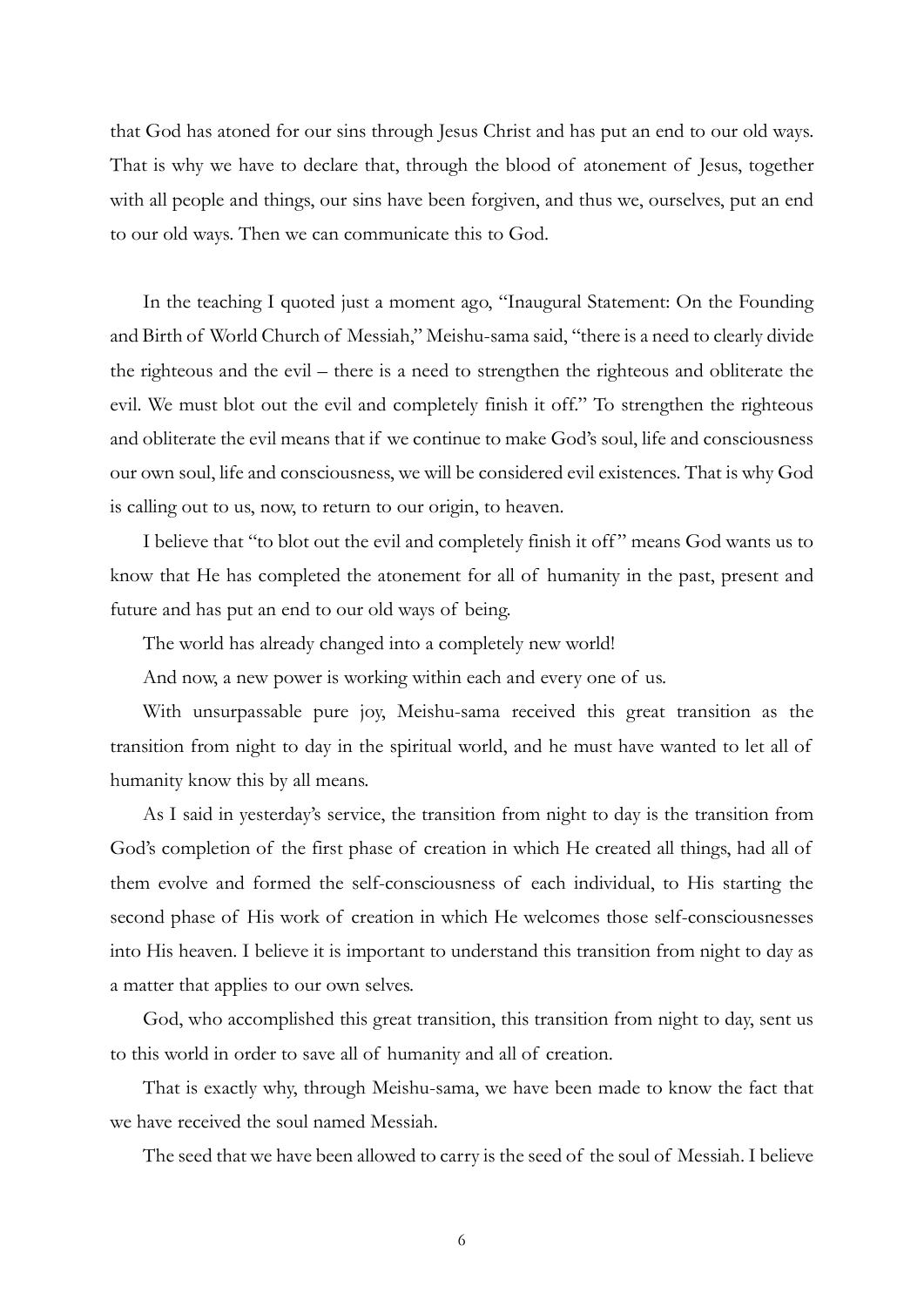we must first declare in front of God that we have received this seed.

As we made this precious seed our own, did we not end up making this seed a seed of sin on our part?

Now, we are gathered here for World Church of Messiah's National Missionary Area Chiefs Meeting. But who truly does propagation and missionary work? The unique and absolute only One – in other words, God – does the missionary work. He is teaching and guiding us. To the very end, we are in the position of serving this God's missionary work.

The purpose of God's missionary work is to make all of humanity, all of us, His own children. God is wishing for as many people as possible to remember their true Father and return to His home. And using us, He wants to increasingly advance this divine work of creation more and more. He is in the middle of conducting missionary work with all His effort.

Because of this purpose, He prepared a path for us so that we are able to return to His home.

In the teaching, "The uniqueness of the salvation of our church," Meishu-sama says, "In order to save people, you first need to climb up to heaven and become its residents." However, we were wondering how we would be able to climb up to heaven. As was said before, if we have the seed of grave sin within our blood, we cannot climb up to heaven, can we? And so, as ones forgiven of our sins, He prepared the way for us to return to heaven; the way of the blood of atonement; the way of the name of Messiah. In the name of Messiah is the blood of atonement. The way to return to heaven exists within us.

As we originally came from heaven, God's home, we are able to return through that route, but we forgot about this route. On our part, we ended up cutting off that route, despite its existence.

In order to save us and as many people as possible, God is always using us.

For example, I will relate this to a department store elevator. Let us say that we are on the rooftop, heaven. We have been brought down to the ground floor, to this world. There, God makes us see and hear various things that make us feel and think various things. Thus, He is trying to welcome many people as ones who have been atoned for and forgiven. Together with the many people who have returned, we take the elevator up to the rooftop,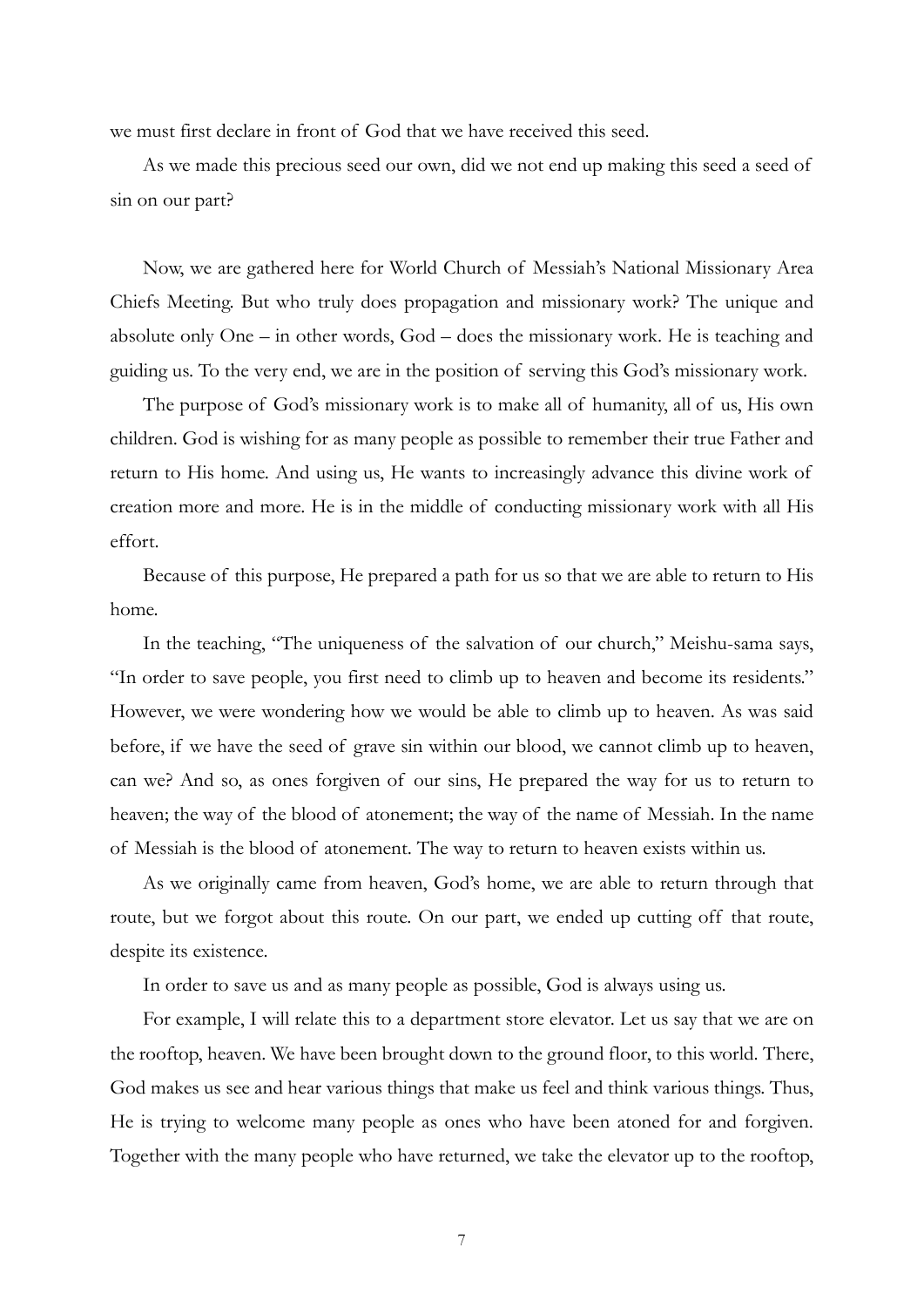and representing the many people, we must communicate everything to God and say, "May You receive this as Your work of salvation."

In this way, as we take the elevator up and down, I believe that we were given the role to channel those people to God, who saves all of humanity.

Until today, we talked a lot about channeling Johrei to others. But I believe that the true meaning of "channel" is to channel to God. I think it would be better to have the thinking that, because this God is within us, His own work of salvation for humanity is taking place within us.

So I believe it is better not to understand missionary work as only what humans would think to mean as growth, spreading or expansion.

God's will of bearing His own child, together with His own breath, prevails over everything. His own life, consciousness and soul prevail over all of humanity. Forgiveness and salvation also prevail over all of humanity.

All people have already received the name of Messiah. Even if it is not made known in this world, even if people say they do not understand, they do not want to accept it or they do not want to recognize it, they have received the name of Messiah. We must recognize this first on our part.

We must recognize that we have already received the name of Messiah together with all those people and then say to God that, together, we will return to heaven. We cannot simply say to them, "Go back to heaven at your convenience."

I believe that God is wishing for as many people as possible to recall this and return to heaven carrying everything with them.

I believe that our work in this world as ones who respond to this will of God is to make the truth known to as many people as possible and impart this unconditional grace.

From the viewpoint of God's creation, all the things that He Himself spread, expanded and created, this time, He is gathering, uniting to and placing in Himself, the center. This is for the purpose of advancing His creation without disruption.

What we must never forget is that, while we are good at expressing ourselves outwardly, we are not very good at turning our hearts toward God who is making us express ourselves outwardly.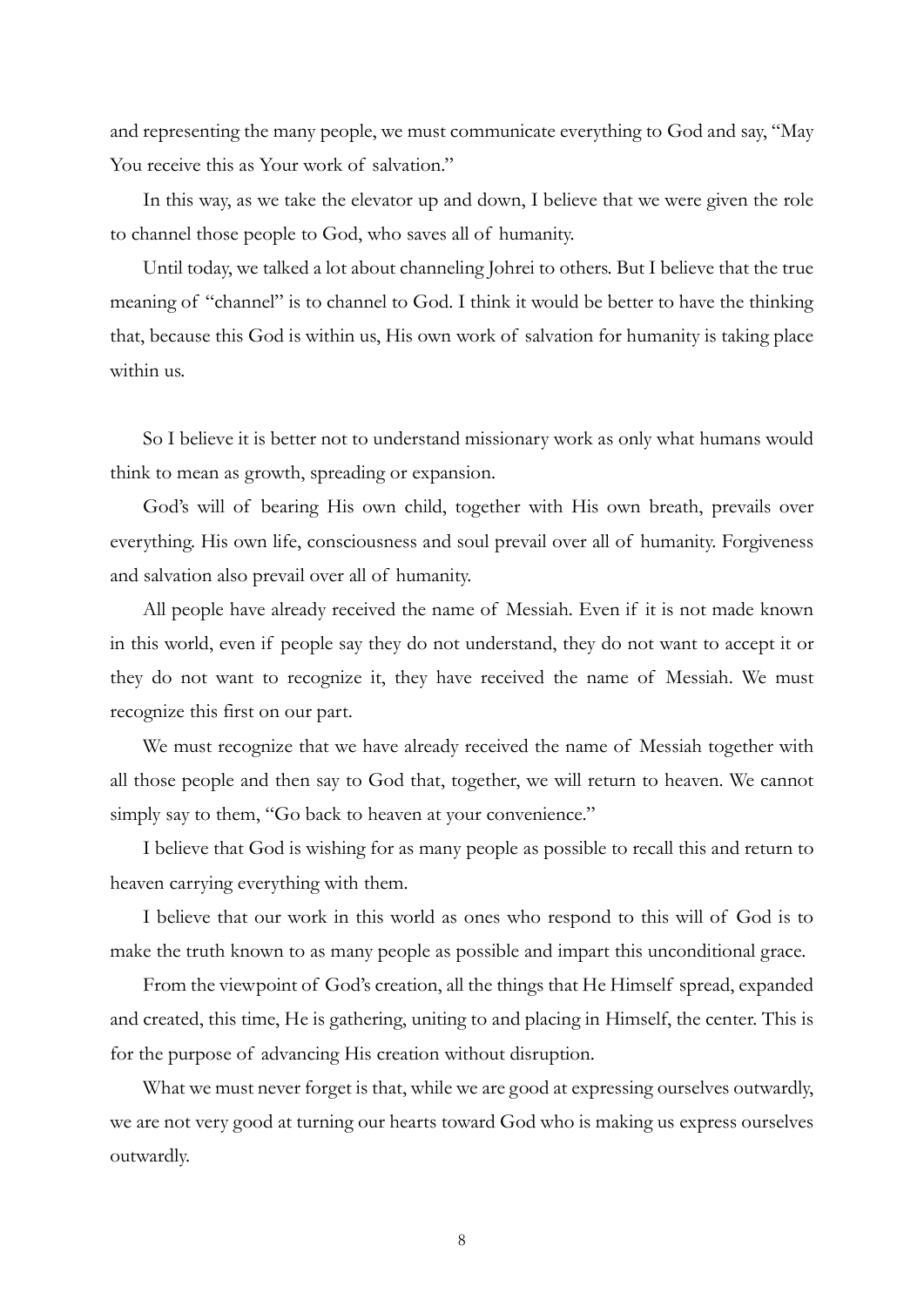I believe that, in order to avoid our activities becoming disjointed by putting too much effort in expansion, we must not stray from the purpose of God, who makes us express ourselves. We must go forward as such.

In the hymn from this year's New Year Service, it read,

"The world came to a standstill / With no way forward or back. / Alas! / What would become of the future of humanity / If Meshiya Kyo (Church of Messiah) does not appear!"

In a similar hymn, Meishu-sama wrote,

"If I did not come to the earth, / All of humanity would have utterly perished / From the burdens of their sins."

This second hymn is from a series entitled, "Risshun Service Hymns," from 1954. From these two hymns, I believe that Meishu-sama considered himself and Church of Messiah as one body and us his followers one with him.

"If I did not come to the earth, / All of humanity would have utterly perished / From the burdens of their sins." Through this hymn, I feel that Meishu-sama is saying to us, "Recognize that all of humanity has been forgiven of their sins by the blood of atonement of Jesus, and I, together with Jesus Christ, am serving in God's divine work of creation."

At the founding of the church in 1950, Meishu-sama said that we would work in concert with Christianity. Jesus and his disciples, Meishu-sama and us – since the time when we were in heaven, together with all things, we have been serving God. I believe we were working in concert with each other in God's heaven from the beginning. Isn't that precisely why, even though there is a gap of about 2000 years, we – Christianity and World Church of Messiah – are able to work in concert with each other on this earth and serve God?

Since we, in particular, were allowed to know God's will, His important message, through Meishu-sama and through Jesus Christ, I believe it is important to first recognize that God is now using us by having Meishu-sama and us, his followers, work in concert with Jesus and his disciples.

God has determined that with the great love and forgiveness in the name of Messiah, He welcomes us, all of humanity, into His heaven as ones whose sins have been atoned for and forgiven and will make us His children. So each one of our roles as a church of World Church of Messiah is to welcome as many people as possible within us and in the name of